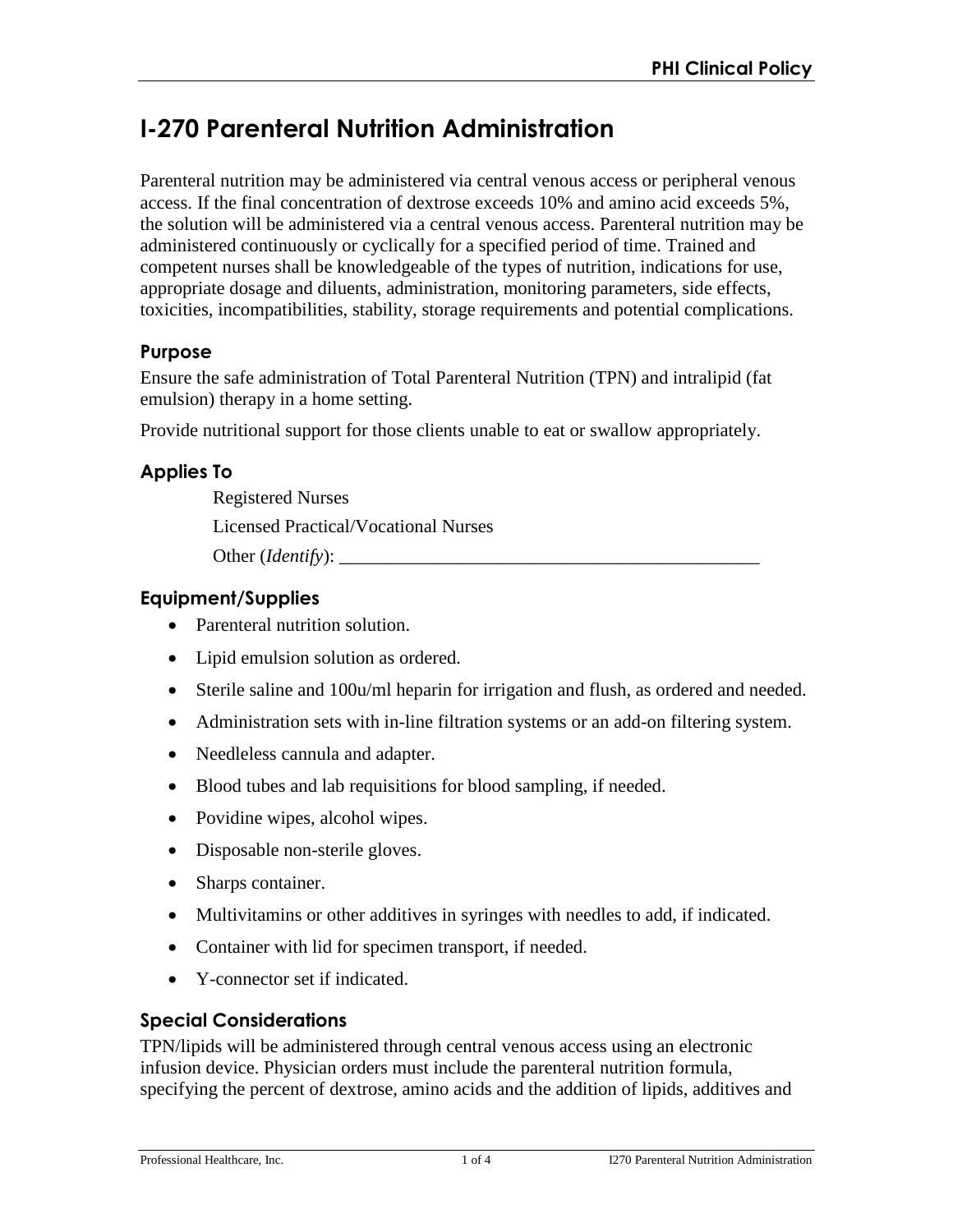concentrations, total volume to be infused, rate of administration, frequency of infusion, and route of administration.

Only a Registered Nurse will administer TPN and instruct the client/caregiver in administration techniques.

Adequate storage and refrigeration must be available.

A Registered Nurse must be available 24 hours a day and be able to access pharmacist and physician to report concerns or to access emergency consultation.

Home therapy will depend on the client's admission criteria and client/ caregiver willingness and ability to perform support procedures.

Laboratory data will be obtained and monitored at designated intervals during therapy.

**Solution containers must not be immersed in water or put in the microwave to speed warming!** Heat can impair stability of solutions and degrade the integrity of plastic containers.

Catheter-related sepsis is often associated with the presence of fever and/or chills noted a few hours after initiating the infusion and absent at the end of the infusion. Hyperglycemia in previously stable individuals may also indicate catheter sepsis.

# **Procedure**

- 1. Explain the procedure to the client/caregiver. Position the client for comfort with access to venous device.
- 2. Assemble equipment and wash hands. Refer to Hand Washing Procedure.
- 3. Examine TPN bag for leaks and expiration date. Check the label and inspect for particulate matter. If the dextrose, amino acids, and lipids are mixed in one bag, check for separation of emulsion (cracking, or marbling).
- 4. Don clean gloves.
- 5. Cleanse medication port with Povidone wipes followed by alcohol wipes. Inject medications utilizing aseptic technique, if indicated. Use special precaution not to pierce TPN bag with additive needle. Gently agitate bag to mix additive.
- 6. Pull protective cap off TPN bag and spike bag. Prepare infusion pump and prime tubing following manufacturer's recommendations. Use a 0.2 micron filter when administering parenteral nutrition solution. If the dextrose, amino acids and fat emulsion are mixed in one container, use a 1.2 micron filter.
- 7. Using aseptic technique, access injection site and flush with saline infusion. Tape all connections. Solution should infuse within 24 hours or be discarded. Primary administration sets are changed every 24 hours, immediately upon suspected contamination, or when there is a question of system integrity.
- 8. For lipid administration:
	- a. Use administration set provided with the lipid emulsion.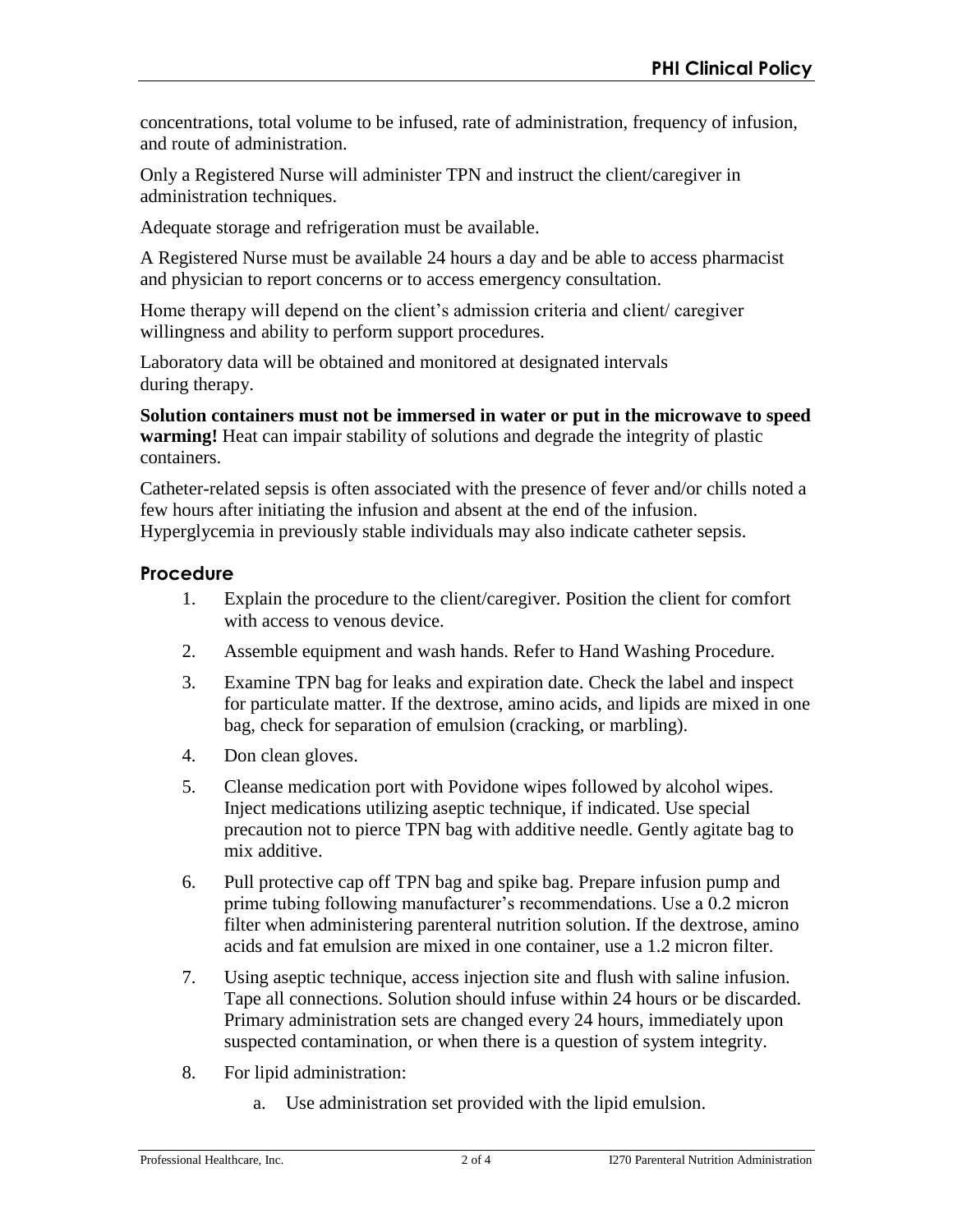- b. Use a 1.2 micron filter.
- c. Piggyback the administration set into the parenteral nutrition solution set or administer via "Y-Connector" set.
- d. Infuse on a pump.
- 9. To discontinue fluids, follow these steps:
	- a. Wash hands. Refer to the Hand Washing procedure. Apply gloves.
	- b. Prepare saline flush.
	- c. Clamp device, if applicable.
	- d. Turn off infusion pump.
	- e. Using alcohol swab, hold end of venous access and remove access device.
	- f. Using clean alcohol swab, clean injection cap for 30 seconds.
	- g. Insert saline syringe cannula into injection cap and flush.
	- h. Prepare heparin flush if applicable and perform flush as outlined in *Central Venous Catheter Management* procedure.
- 10. Dispose of supplies as outlined in the Agency Waste Disposal Policy.

### **Documentation Guidelines**

Document in the clinical record:

- 1. Solution administered and medications administered including the dosage, route of administration, rate of infusion, type of pump, date and time of administration (start and stop time)and client response to the treatment.
- 2. Blood sampling, if ordered.
- 3. Weight, vital signs, and blood glucose, if ordered.
- 4. Appearance of catheter site, catheter patency.
- 5. Client/caregiver competence and compliance with procedure.
- 6. All client caregiver education provided. Type of solution, additives and infusion rate.

### **Related Procedures**

Management of Central Venous Catheters, Management of Implantable Vascular Access Devices

### **Policy History**

| Approval Date   11/1/2009    |                                                      |
|------------------------------|------------------------------------------------------|
|                              | Approved By   Anne Tyson, Herman Pippin, Sandra Hill |
| Revision Date   $12/31/2009$ |                                                      |
|                              | Approved by   Anne Tyson, Herman Pippin, Sandra Hill |